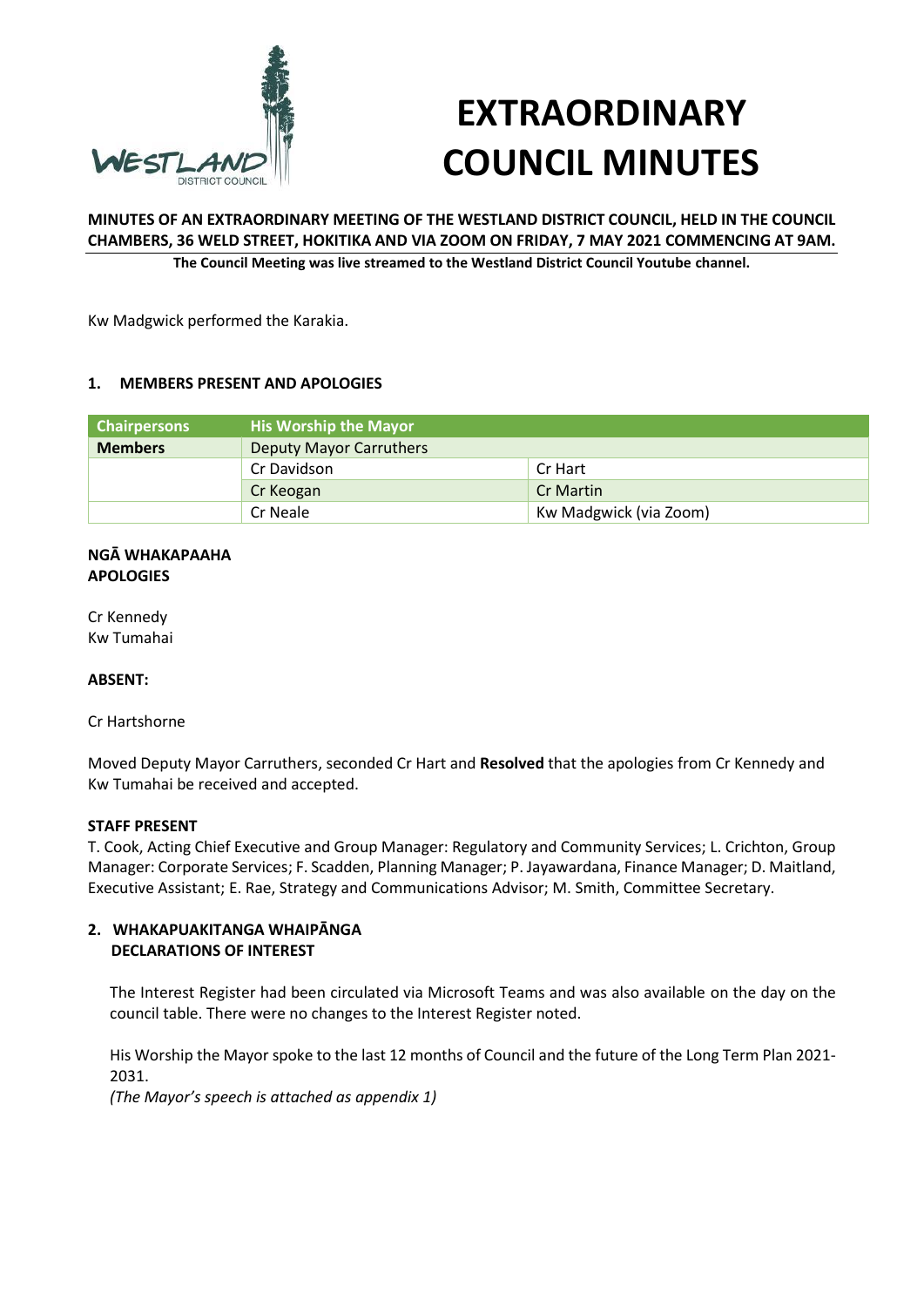# **3. PŪRONGO KAIMAHI STAFF REPORTS**

 **Adoption of supporting policies and documents to the Revenue and Financing Policy for consultation concurrent with Long Term Plan consultation.**

The Group Manager: Corporate Services spoke to this item and advised the purpose of this report is to seek Council approval of the documents listed below, attached as appendices, as supporting policies and principles to the Revenue and Financing Policy, and for consultation as components of the Long Term Plan 2021 - 2031 (LTP).

- Draft Funding Needs Analysis
- Draft Rating Policy
- Draft Funding Impact Statement
- Audit Report

Moved Cr Hart, seconded Cr Keogan and **Resolved** that:

- A) Council receives the report.
- B) Council adopts the following appendices documents as supporting policies and principles to the Revenue and Financing Policy, and for consultation components of the LTP:
	- Draft Funding Needs Analysis
	- Draft Rating Policy
	- Draft Funding Impact Statement
	- Audit Report
- **Adoption of Revenue and Financing Policy for consultation concurrent with Long Term Plan consultation.**

The Group Manager: Corporate Services spoke to this item and advised the purpose of this report is to seek Council approval of the Revenue and Financing Policy.

Moved Cr Martin, seconded Cr Davison and **Resolved** that:

- A) Council receives the report.
- B) Council adopts the Revenue and Financing Policy, attached as appendix 1 to the Agenda, for consultation concurrently with the Long Term Plan consultation as provided by LGA s83A.
- **Adoption of the draft Long Term Plan 2021-2031 and Consultation Document**

The Strategy and Communications Advisor spoke to this item and advised the purpose of the report is to adopt the draft Long Term Plan 2021 – 2031 (LTP) and Consultation Document (CD).

Kw Madgwick advised that amendments were required regarding the noted Rūnanga details and would liaise with council staff to correct these items.

Moved His Worship the Mayor, seconded Deputy Mayor Carruthers and **Resolved** that:

- A) Council receive the report.
- B) Council adopt the draft Long Term Plan 2021 2031 and Consultation Document subject to amendments being made as noted by Kw Madgwick.
- C) Council direct staff to undertake consultation with the community.

### *Actions from the reports as below:*

- *Once the Consultation Document has been adopted, that a paper copy be provided to elected members as requested.*
- *Mayor's speech to be circulated to elected members.*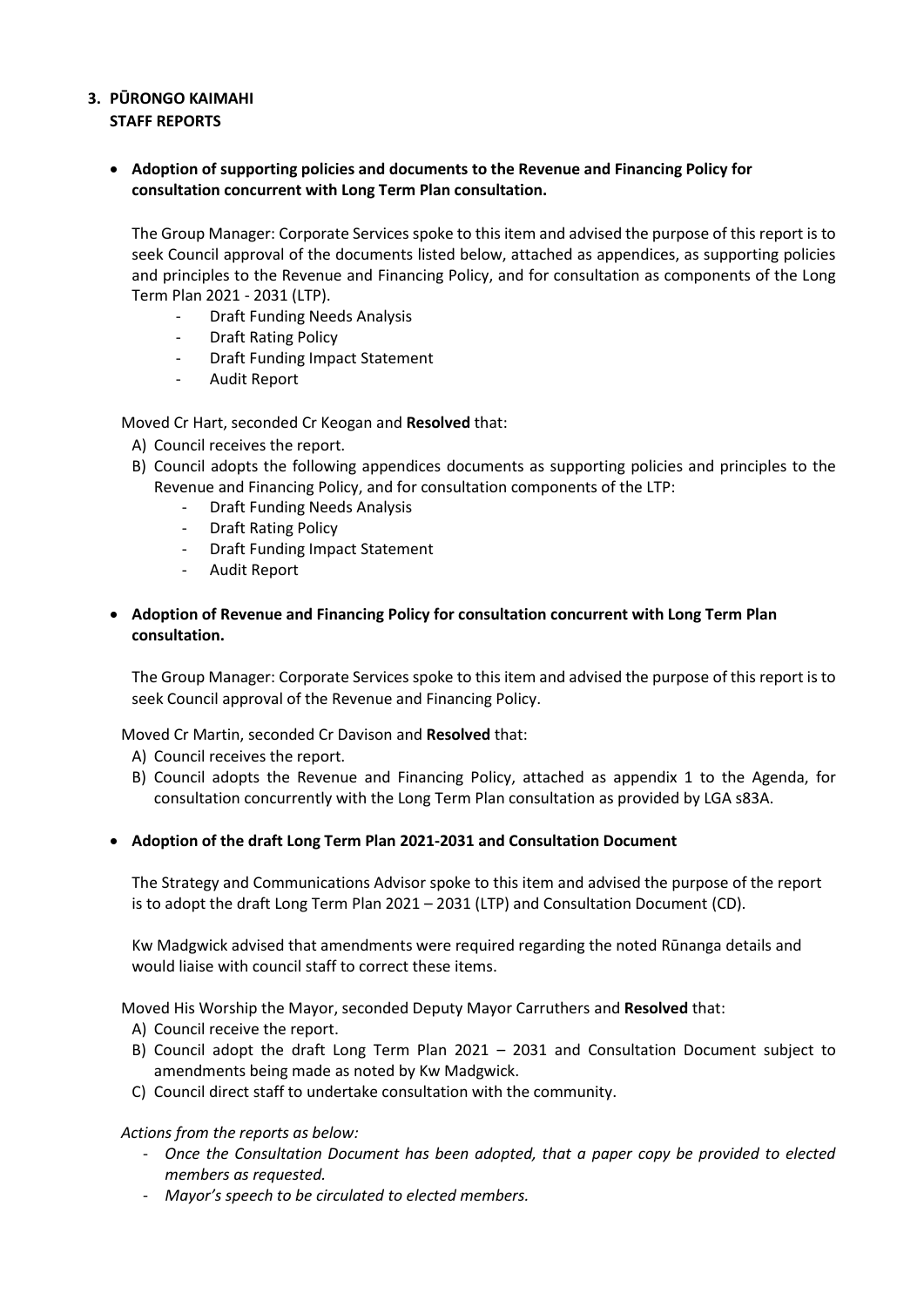His Worship the Mayor thanked the elected members for their attendance and complimented them on their unflinching dedication since March 2020. The Mayor also noted the performance of the Westland District Council staff and congratulated them on their efforts.

The Deputy Mayor then congratulated His Worship the Mayor on his leadership through some difficult times and thanked the staff.

Moved Cr Martin, seconded Cr Keogan and **Resolved** that the Mayor's speech on the last 12 months of Council and the future of the Long Term Plan 2021-2031 be received and accepted.

# **DATE OF THE NEXT ORDINARY COUNCIL MEETING – 27 MAY 2021 COUNCIL CHAMBERS, 36 WELD STREET, HOKITIKA AND VIA ZOOM.**

# **MEETING CLOSED AT 9.35AM**

Confirmed by:

**Mayor Bruce Smith Date: 27.05.21 Chair**

**\_\_\_\_\_\_\_\_\_\_\_\_\_\_\_\_\_\_\_\_\_**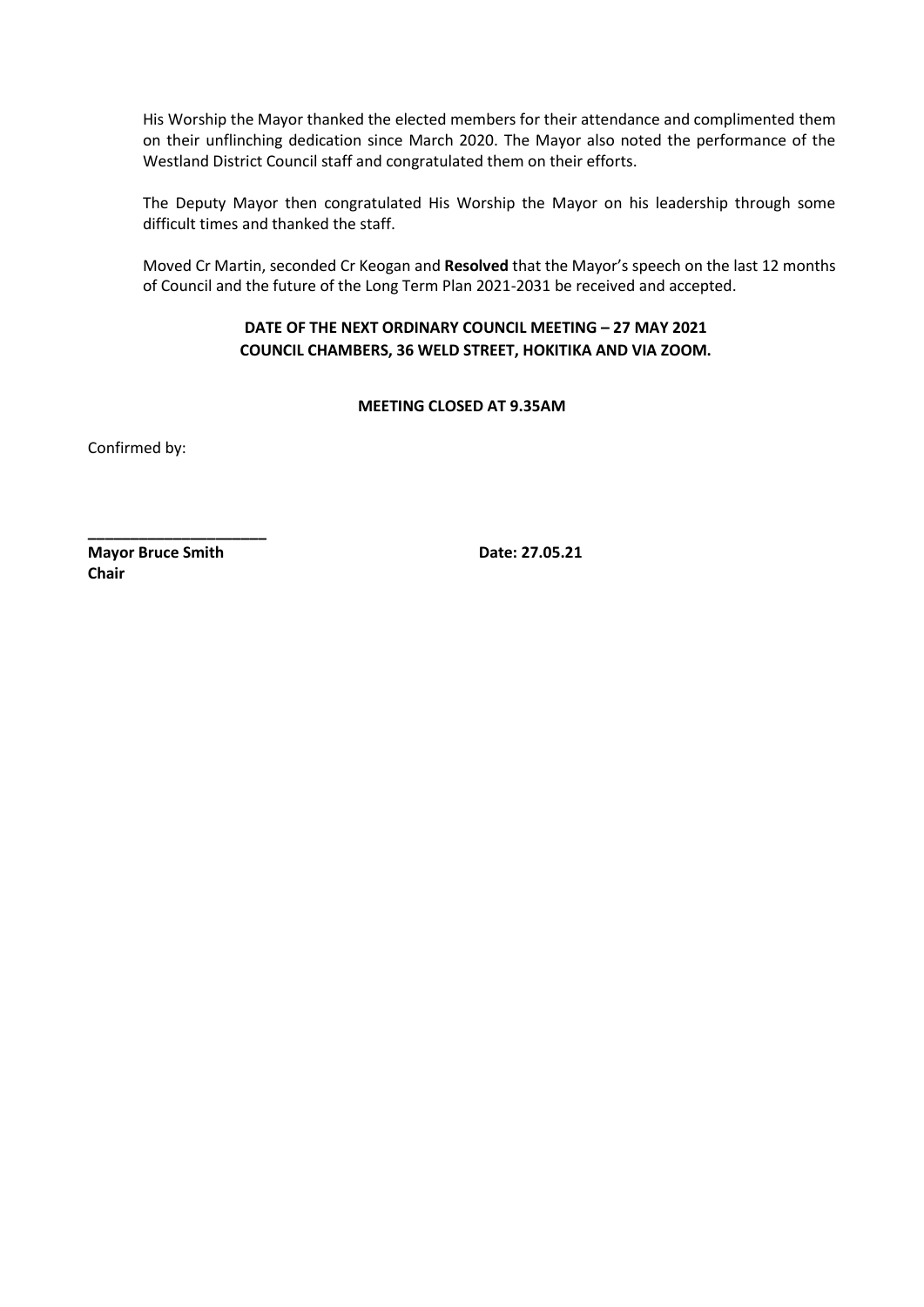# **Mayor Bruce Smith's Speech to the Extraordinary Council Meeting to adopt the draft Long Term Plan and Consultation Document on the 7 May 2021**

Councillors, today we get to consider the release for consultation of the ten year Long Term Plan.

What is very clear is we must thrive to survive.

This year we continue our focus to deliver accelerated infrastructure where funding is in place.

Next year it's another year of delivery and we anticipate that by the end of the 2022 year we will have the majority of the funded projects completed.

After that in 2023 it's business as usual and that's where the decision in the LTP kicks in to build up a resilience fund for use in emergencies.

Council has always wanted to build a fund but other priorities always got in the way.

Like all plans, by the time council gets to the 10 year mark it will likely bear little resemblance to today's document.

The decision to defer and carry the cost of last years projected 8.3% rate increase and bring it into this year's plan was in my opinion, the correct stance to take.

COVID-19 was ripping the world as we knew it apart and anything to ease the immediate cash costs for our ratepayers until the recovery began was important.

Today we are consulting on a 13% increase which covers 2 years, last years and this year and in many ways further increased investment by ratepayers would make sense.

There is no other monthly account we pay in our households where the level of services provides as good value for money as councils do coast-wide.

Let's reflect on Council's response to COVID-19 from March 2020.

When I refer to Council I refer to the best team of hard working Councillors I have had the pleasure of working with and the staff led by Simon Bastion as CE, as focused and competent team as any council would be lucky enough to have on its side in difficult times. Councillors and staff have proved to be solid under the high ball.

Council in March of 2020 knew that Central Government would need to stimulate the economy for it to survive and the first step your council took was to establish a competent team to apply for various grants as they became available to stimulate our Westland economy.

In Franz and Fox and surrounding townships, it was clear that a 95% reduction in income due to the disappearance of international visitors would only be minimized by job creation schemes and jobs for nature was a winner in my mind.

The wage subsidy scheme was one of the best policies I have ever seen executed by a Government department, and this by MSD.

Not every project we considered has got off the ground.

When you give yourselves permission to fail, you, at the same time, give yourselves permission to excel.

Now I want to comment on the plan we followed for ensuring firstly Hokitika and its surrounds were insulated from the downturn.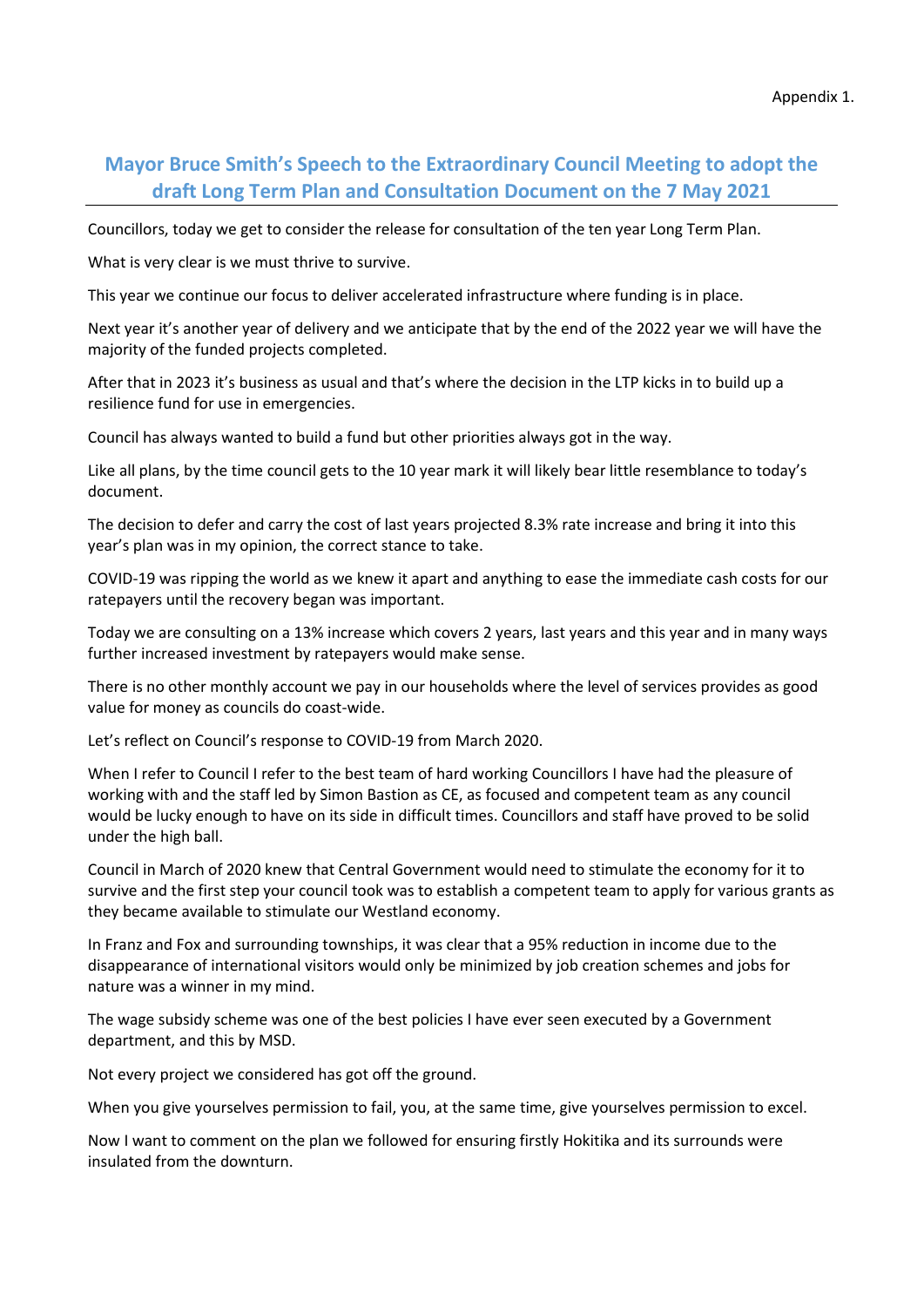Seek Government/lotto/Development West Coast (DWC) and other funding across all council and community activities to become the number one focus and be achieved by setting up a top fund application team.

Change focus to 100% domestic tourism.

Increase support and investment into events.

Increased investment in construction around Hokitika.

Accelerate infrastructure projects.

Dig out historical dump sites near rivers or the sea.

Support private projects to gain funding.

What did increased investment in construction around Hokitika look like in early 2020?

We wanted to support Department of Conservation (DoC) in finding a suitable new office block in town.

The Mitre 10 building is a private investment by a forward thinking company, showing the way forward.

Advocate to get Westland High School rebuilt after the fire underway.

Sunset Point restoration.

Carnegie Building strengthening project.

Accelerate cycleway enhancements.

Increase Elderly Housing stock target by 33 more units over the next three years.

EVENTS - we need to support as it provides a direct stimulus to our economy

- Wildfoods
- Kids day
- Sand Dunes Classic
- Gold Rush series
- Matariki
- South Island Ultra
- Coast to Coast
- Coast to Coast Mountain bike.

**We wanted to accelerate infrastructure projects by gaining Government grants, so what did that look like?**

- Franz Rock protection North and South side.
- Hokitika river increase protection to 100 year event
- Hokitika sea wall extend 500m to North
- Extend terminal at the airport
- Upgrade old Christchurch Road
- Cron Street Franz upgrade
- Franz waste water station upgrade
- Franz Dump station
- Fox Glacier water treatment plant upgrade
- Plan and build Arahura water treatment plant
- Ross WTP intake
- Franz Josef water main replacement in Cron Street
- Scope Kaniere sewerage pump upgrade
- Fitzherbert Street wastewater, put in standby generator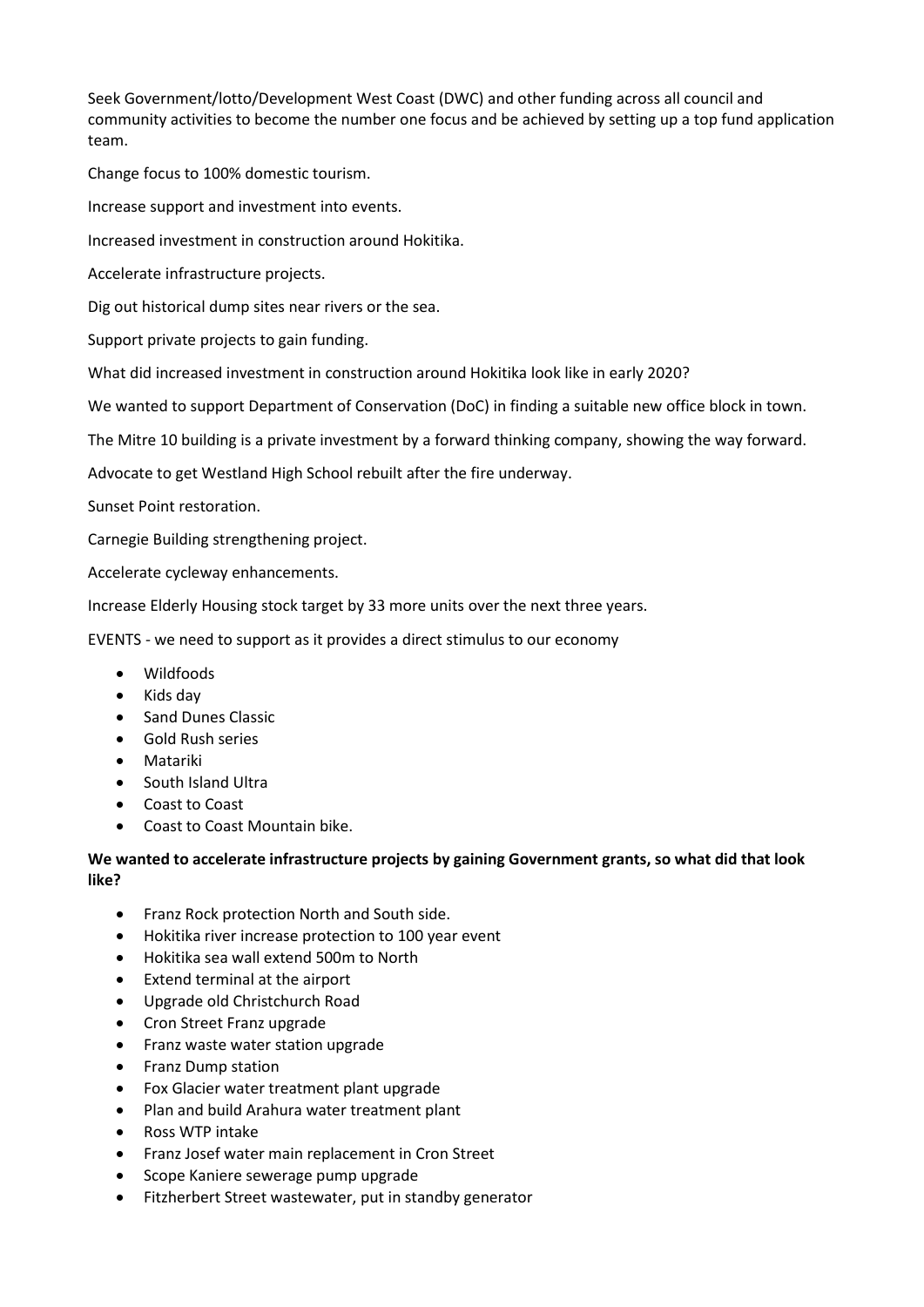- Franz waste water pump station upgrade
- Accelerate scoping for beach street realignment
- Accelerate scoping for Jollie Street stormwater upgrade
- Upgrade Sewell Street pump station
- Accelerate Livingstone Street pump station and pipe line upgrade
- Cap the Haast dump
- Sunset Point and beach front, road to be sealed, power on Tambo, new toilets, furniture installed, rubbish bins, sow grass.
- Dig out historical dump sites near rivers or the sea.
- Dig out old Fox dump
- Dig a new cell at Butlers

Due to its success we wanted to access more MTFJ funding for 2022 and have been awarded an extra \$200k to be used before 30th June.

We are anticipating a further \$500,000 will be allocated July  $1<sup>st</sup>$ .

Support private projects to gain funding.

Find funding to restore Seddon House and how exciting that was when Heritage New Zealand bought the building and a \$22 million restoration was announced.

### **Then we move to the FRANZ FOX recovery PLAN**

PGF \$12 million dollars to be released for rock protection work on the north bank of the Waiho River. This was announced last week.

Council to accelerate infrastructure spend.

- 1.5 million dollars has been released and the tenders let for the upgrade of Cron Street and an accelerated spend on footpaths in Franz Josef (local contractors).
- Ross, Hari Hari and Franz Josef Water Mains Replacements. Contracts let.
- Fox (Kerr Rd) and Haast Water Mains Replacements. Contracts let.
- Haast, Franz Josef and Fox Waste Water Mains Replacements. Contracts let.
- Franz add extra reservoir capacity (accelerate program) tender let Friday  $16^{th}$ .
- Hari Hari add extra reservoir capacity (accelerate program) tender let Friday 16<sup>th</sup>.

### **Bums in beds project:**

We approach MSD, GOVT and DWC to commit to \$150,000 each over 2 years.

DWC turned down contributing to the bums in beds project.

DWC advises it will launch its own bums on bed project aimed at larger groups.

MSD still in discussions.

Refocus marketing on the Australian Bubble.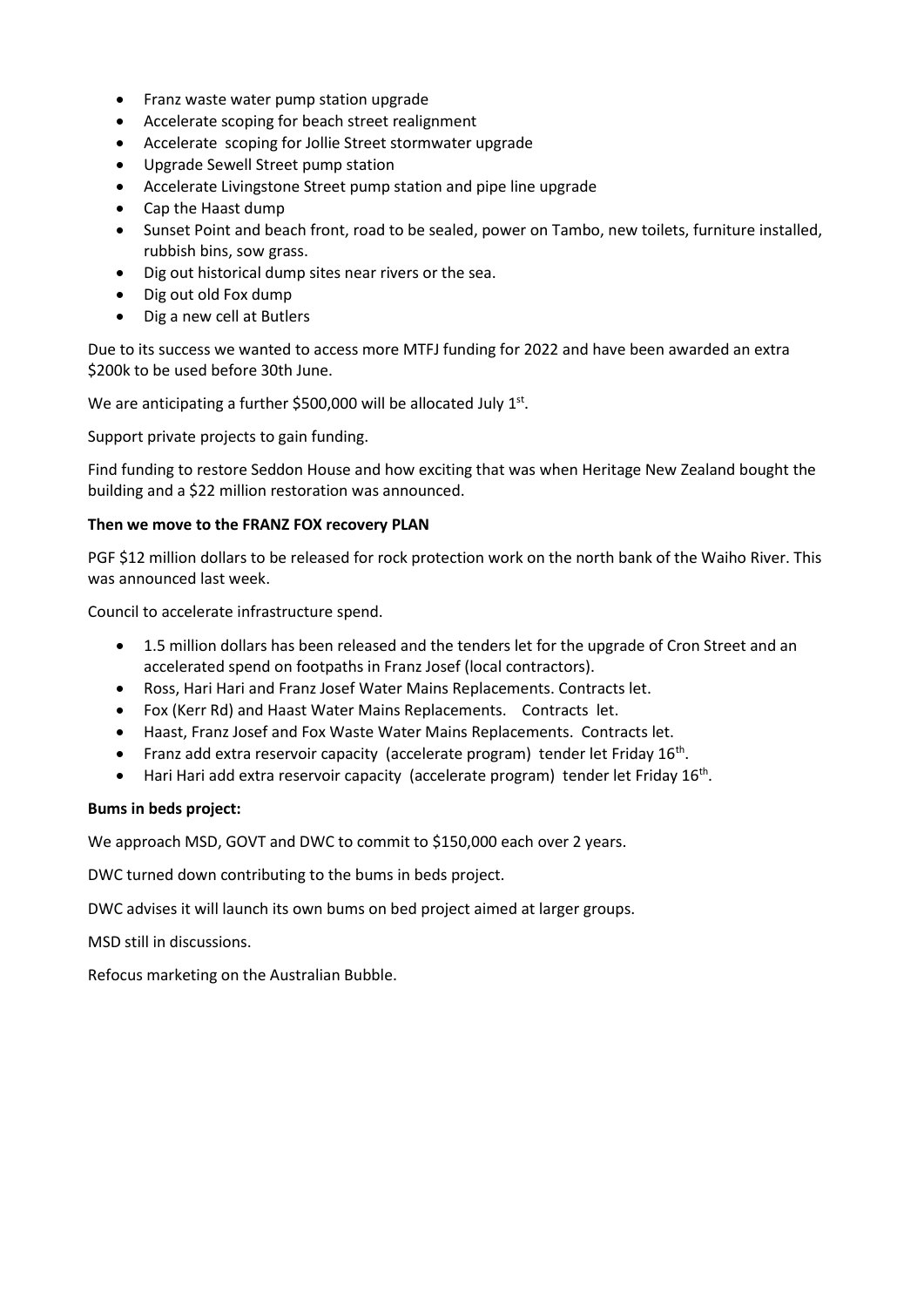# **Predator free South Westland:**

Run by ZIP and DOC a project that will minimise the damage to the communities caused by the lack of international tourism and create a stable part of the Franz Fox community until 2030 and beyond.

Projected funding \$45 million has been announced.

Priority Two:

Pounamu Pathway Haast, Hokitika, Greymouth and Westport \$18.9 million approved and the project is under way.

Ensure any rebranding in Glacier Country captures the marketing advantage for South Westland that this project brings.

### **An International centre of excellence for conservation in Franz and Fox**.

This major initiative would create change the economic base of both of these towns for decades.

CMS review to be completed to allow us to advocate for the Gondola at Franz Josef Glacier a South Island game changer.

Geothermal investigation on the fault line with GNS and the potential for minerals hot pools (convert existing), shrimp farms, motel/hotel heating, glass houses etc.

University programs, science studies on global warming from the sea to the mountains with permanent classrooms.

# **Museum of NZ in glacier country**

Including South Westland's aviation (ski planes, helicopters) venison hunting and timber mills. Just up the road the Giles family have an early working mill I think it is steam, as well as their own brand of motor vehicle.

Priority Three:

# **Move all government department buildings off the Alpine fault line:**

- $\bullet$  DOC.
- Police
- Community Centre
- Fire station.

The service station although privately-owned needs to be moved.

All of the buildings to be moved to a welfare zone which will accelerate the move to the north of Franz.

Release of the block of Stewardship land at the 55km corner.

Assume the buyout of the south side of the Waiho River by government: